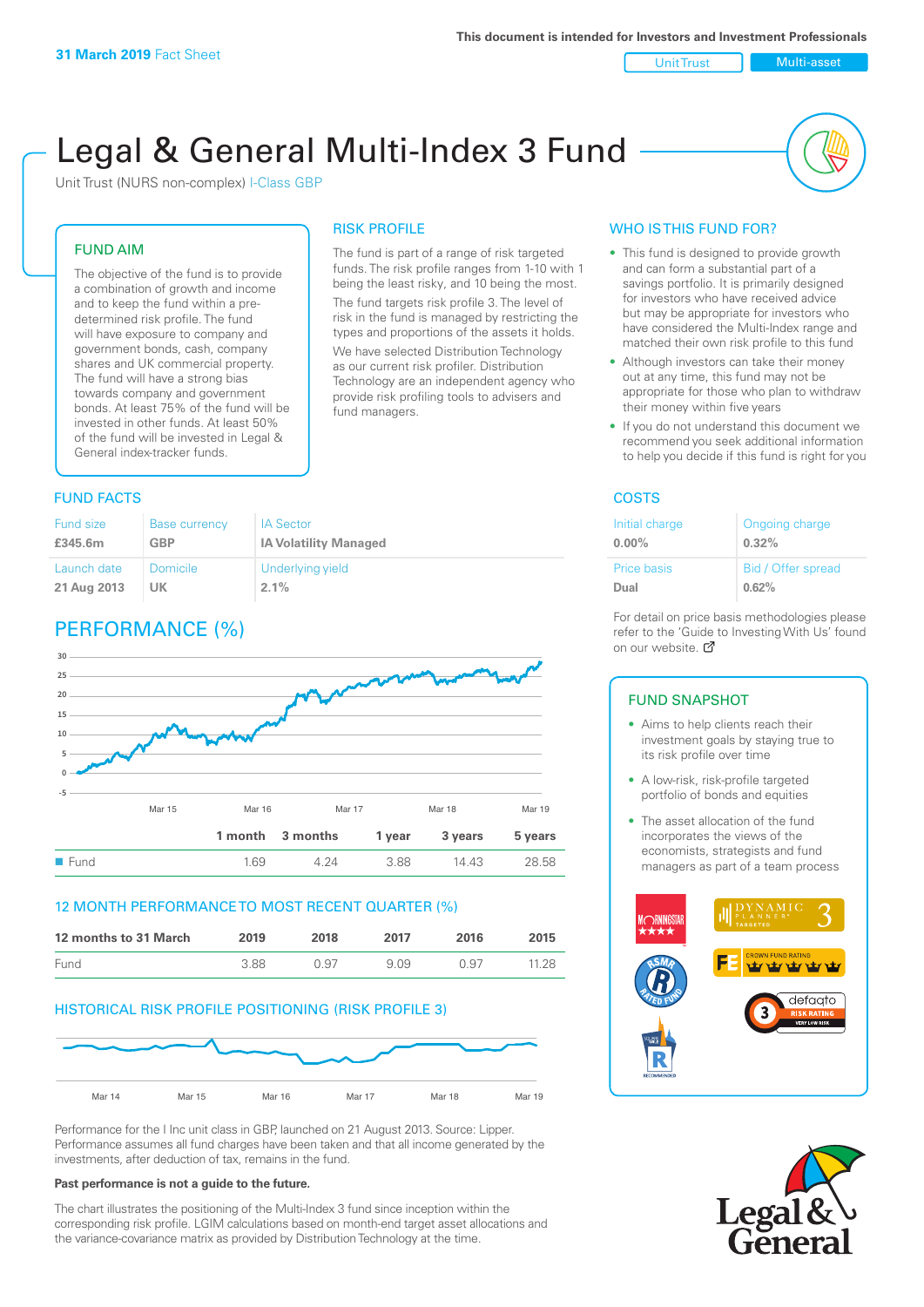## Legal & General Multi-Index 3 Fund

Unit Trust (NURS non-complex) I-Class GBP

## PORTFOLIO BREAKDOWN

All data source LGIM unless otherwise stated. Totals may not sum due to rounding.





#### FUND MANAGERS

The fund managers have responsibility for managing the multi-index fund range. They are part of the Multi-Asset Funds (MAF) team in LGIM. This team focuses on designing and managing multi-asset funds that are tailored to match the specific objectives of various client types. The team sits within a wider Asset Allocation team which combines both depth of experience with a broad range of expertise from different fields, including fund management, investment consulting and risk management roles.

## TOP 10 HOLDINGS (%)

| L&G Global Inflation Linked Bond Index Fund            | 10.2 |
|--------------------------------------------------------|------|
| <b>LGIM Sterling Liquidity Fund Class 1</b>            | 9.5  |
| L&G All Stocks Gilt Index Trust                        | 9.4  |
| L&G Sterling Corporate Bond Index Fund                 | 8.4  |
| L&G Short Dated Sterling Corporate Bond Index Fund     | 6.9  |
| <b>LGIM Global Corporate Bond Fund</b>                 | 6.7  |
| L&G Emerging Markets Government Bond (US\$) Index Fund | 5.8  |
| L&G UK Index Trust                                     | 4.9  |
| L&G US Index Trust                                     | 4.6  |
| <b>L&amp;G UK Property Fund</b>                        | 4.3  |